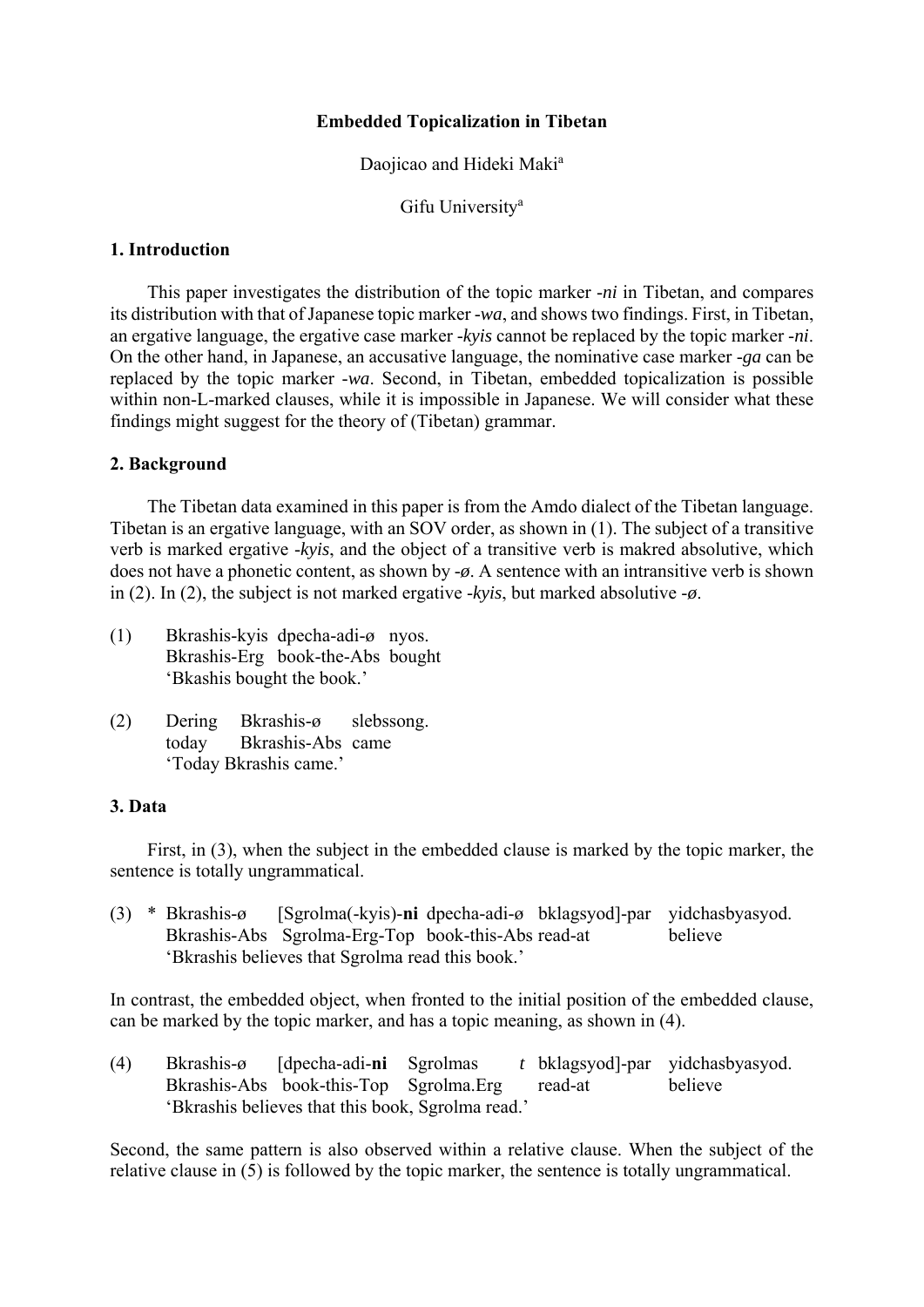(5) \* Sgrolmas [Bkrashis-**ni** dpecha-adi-ø nyos-b'i nyin de]-ø Sgrolma.Erg Bkrashis-Top book-this-Abs bought-Gen day that-Abs yid la bzungyod. remember 'Sgrolma remembers the day when Bkrashis bought this book.'

However, when the object is moved to the initial position of the relative clause, it has a topic reading, as shown in (6).

(6) Sgrolmas [dpecha-adi-**ni** Bkrashis-kyis *t* nyos-b'i nyin de]-ø Sgrolma.Erg book-this-Top Bkrashis-Erg bought-Gen day that-Abs yid la bzungyod. remember 'Sgrolma remembers the day when Bkrashis bought this book.'

Third, the same pattern is also observed within a relative clause, where the head noun of the relative clause is *mi* 'man.' In (7), the object in the relative clause has a contrastive meaning, while in  $(8)$ , it has a topic reading.

- (7) Bkrashis-ø [NP [IP khasang dpecha-adi-**ni** bklagspa]-'i mi]-la thug. Bkrashis-Abs yesterday book-this-Top read-Gen man-to met 'Bkrashis met the man who read this book, as opposed to....'
- (8) Bkrashis-ø [NP [IP dpecha-adi-**ni** khasang *t* bklagspa]-'i mi]-la thug. Bkrashis-Abs book-this-Top yesterday read-Gen man-to met 'Bkrashis met the man who read this book yesterday.'

#### **4. Discussion**

 Let us now consider what the newly solicited examples might suggest for the theory of (Tibetan) grammar. First, the case marker facts in Tibetan and Japanese suggest that in Tibetan, the ergative Case feature is on the ergative case marker itself, but in Japanese, the nominative Case feature is on the NP. Therefore, while in Tibetan, once the ergative case marker -*kyis* is replaced by the topic marker -*ni*, the ergative Case feature on the predicate/INFL cannot be licensed, so that the sentence is ruled out, in Japanese, even if the nominative case marker -*ga* is replaced by the topic marker -*wa*, the nominative Case feature on the predicate/INFL can be licensed, so that the sentence is ruled in. Second, embedded topicalization is possible within non-L-marked clauses in Tibetan, while it is impossible in Japanese. Note that while the Japanese counterpart of (4) is grammatical, the Japanese counterparts of (6) and (8) are ungrammatical. Following Maki et al. (1999), we argue that while in Japanese, a topic in embedded contexts should be subject to two conditions (i) that a topic is licensed in the projection of Infl, and (ii) that Infl is licensed by adjoining to Comp in LF, in Tibetan, a topic in embedded contexts should only be subject to condition (i). Given Maki and Ó Baoill's (2014) claim that in Irish, a topic is licensed in the Spec of Comp, the facts in Tibetan suggest that there is a three-way language variation in terms of licensors of embedded topicalization: languages like Japanese require the two licensing conditions in (i) and (ii); languages like Tibetan only require the licensing condition in (i); and languages like Irish require the third condition that a topic is licensed in the Spec of Comp.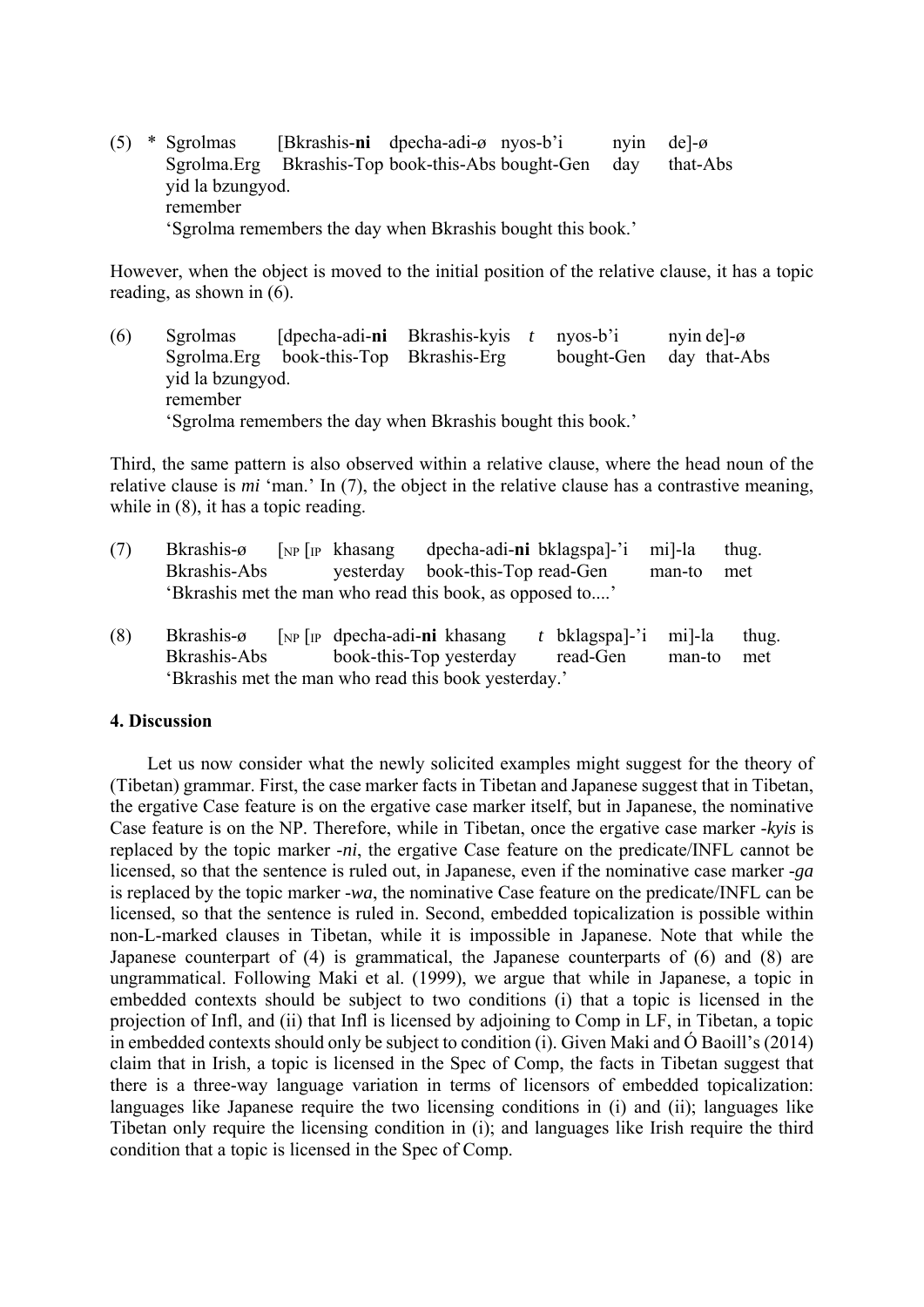# **Relative Clauses in Buyi**

## Xiao-Yu Jin and Hideki Maki

## Gifu University

**1. Introduction**: This paper investigates properties of relative clauses in Buyi, a language spoken in Guizhou Province of China, and elucidates the mechanism behind relative clause formation in the language. Buyi allows relative clauses to follow or precede the relative heads. Focusing on prenominal relative clauses, we will argue that feature movement originally proposed in Chomsky (1995) does exist in grammar, as Takahashi (1997) demonstrated based on independent examples, and that feature movement is independent of the operation Agree proposed in Chomsky (2000).

**2. Background**: Edmondson and Solnit (1997) state that Buyi is one of the Thai-Kadai languages. This section provides basic syntactic properties of Buyi as background to subsequent sections. First, Buyi is an SVO language, as shown in  $(1)$ .

(1) Zhangsan chengzan Lisi. Zhangsan praise Lisi 'Zhangsan praised Lisi.'

Second, a modifier to a noun is placed after the noun in Buyi, as shown in (2).

(2) shu Zhangsan book Zhangsan 'Zhangsan's book'

Third, a relative clause follows the head noun in Buyi, as shown in (3)

 (3) Shu [Lisi zai na jia dian mai] shi zhe ge shu. book Lisi at the Cl store buy be this Cl book 'The book which Lisi bought at the store is this book.'

**3. Data**: Let us examine relative clauses in Buyi in more detail. Buyi is a head-initial language, and a relative clause follows the head nominal, as shown in  $(3)$  and  $(4)$ – $(6)$ .

(4) Ren [zai na jia dian mai na ben shu] shi Zhangsan. (subject) man at the Cl store buy the Cl book be Zhangsan 'The man who bought that book at the store is Zhangsan.' (5) Tian [Zhangsan mai na ben shu] shi qiantian. (time adverb) day Zhangsan buy the Cl book be the.day.before.yeseterday 'The day when Zhangsan bought the book is the day before yesterday.' (6) Liyou [Zhangsan mai na ben shu] shi zhe ge liyou. (reason adverb) reason Zhangsan buy the Cl book be this Cl reason

'The reason why Zhangsan bought the book is this reason.'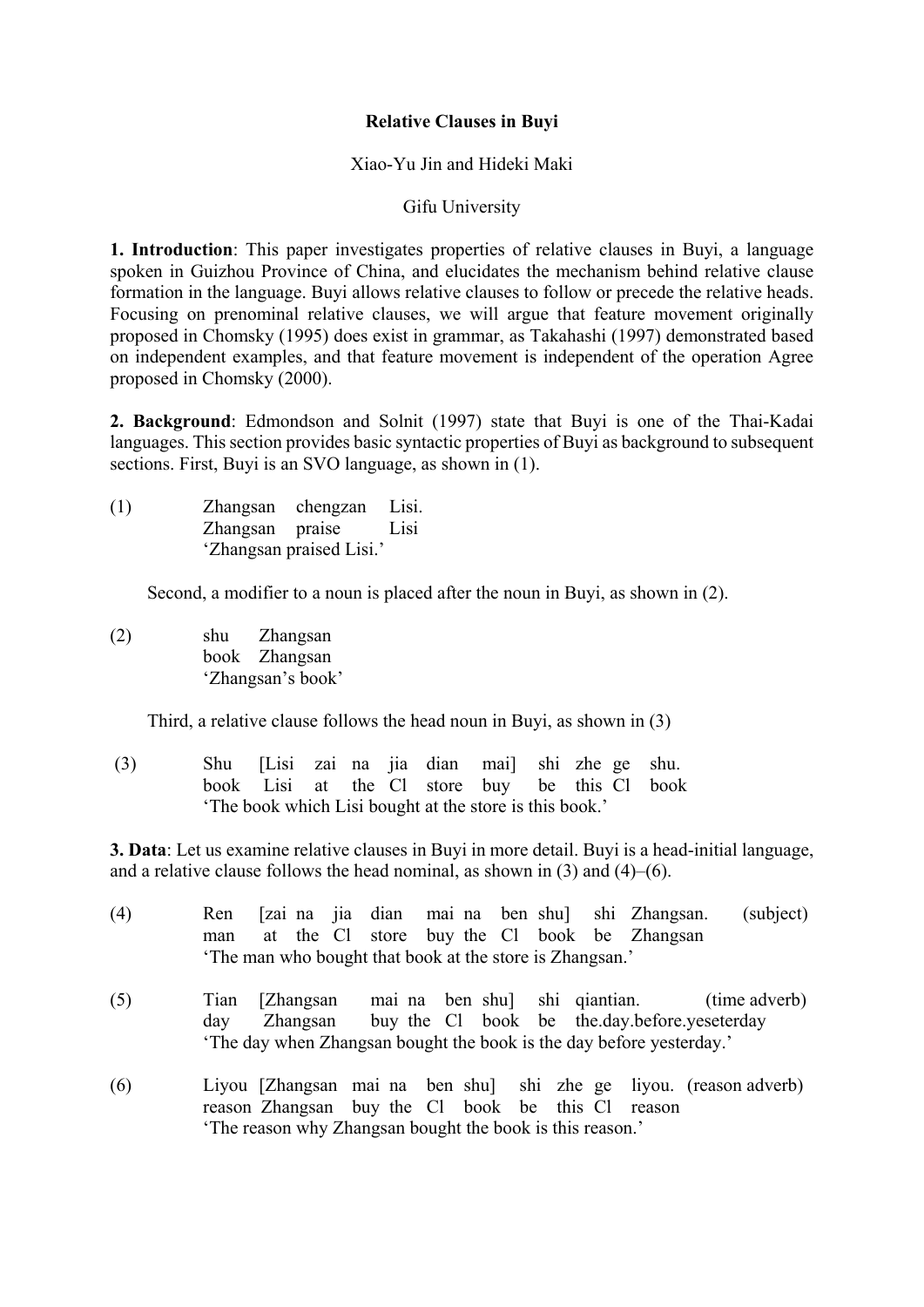Interestingly enough, relative clauses may precede the head nominals only when they involve object relativization, as shown in (7)–(10).

- (7) [Lisi zai na jia dian mai] shu shi zhe ge shu. (object) Lisi at the Cl store buy book be this Cl book 'The book which Lisi bought at the store is this book.'
- (8) \* [Zai na jia dian mai na ben shu] ren shi Zhangsan. (subject) at the Cl store buy the Cl book man be Zhangsan 'The man who bought that book at the store is Zhangsan.'
- (9) \* [Zhangsan mai na ben shu] tian shi qiantian. (time adverb) Zhangsan buy the Cl book day be the.day.before.yeseterday 'The day when Zhangsan bought the book is the day before yesterday.'
- (10) \* [Zhangsan mai na ben shu] liyou shi zhe ge liyou. (reason adverb) Zhangsan buy the Cl book reason be this Cl reason 'The reason why Zhangsan bought the book is this reason.'

 Furthermore, relativization of this type is also possible when the predicates in the relative clauses are unaccusative or passive, as shown in  $(11)–(13)$ .

| (11) |   | arrive Beijing station train be this Cl<br>'The train that arrived at Beijing Station is this train.'                                        |  |  |      | train | [Daoda Beijng zhan] huoche shi zhe liang huoche. (unaccusative) |
|------|---|----------------------------------------------------------------------------------------------------------------------------------------------|--|--|------|-------|-----------------------------------------------------------------|
| (12) |   | [Bei dajia chengzan] ren shi zhe ge ren.<br>by everyone praised person be the Cl man<br>The person who was praised by everyone is this man.' |  |  |      |       | (passive)                                                       |
| (13) | ∗ | [Dasheng ku] ren shi zhe ge<br>loudly laugh person be the Cl man<br>'The person who laughed loudly is this man.'                             |  |  | ren. |       | (unergative)                                                    |

**4. Discussion**: Let us now consider what the observed facts might suggest for the theory of (Buyi) syntax. The examples seem to show an asymmetry between base-generation sites of the relative heads: when the relative head is associated with a complement position, relativization is possible, but when it is associated with a non-complement position (a subject or an adjunct), relativization is impossible. This reminds us of Takahashi's (1997) Move-F analysis of asymmetries of null operator constructions, according to which movement of a feature out of a null operator that corresponds to an adjunct or a derived subject is banned due to a constraint on movement such as Chomsky's (1973) Subjacency Condition. If we assume that prenominal relative clauses in Buyi involve a base-generated null operator, and only the relevant feature moves out of the null operator to the relative head, the fact that (7), (11) and (12) are grammatical, while (8)–(10) and (13) are ungrammatical is precisely predicted. Note here that Chomsky's (2000) Agree alone does not predict the asymmetry. Therefore, the Buyi examples investigated in this study provide another piece of evidence for the hypothesis that feature movement is real, and is independent of Agree.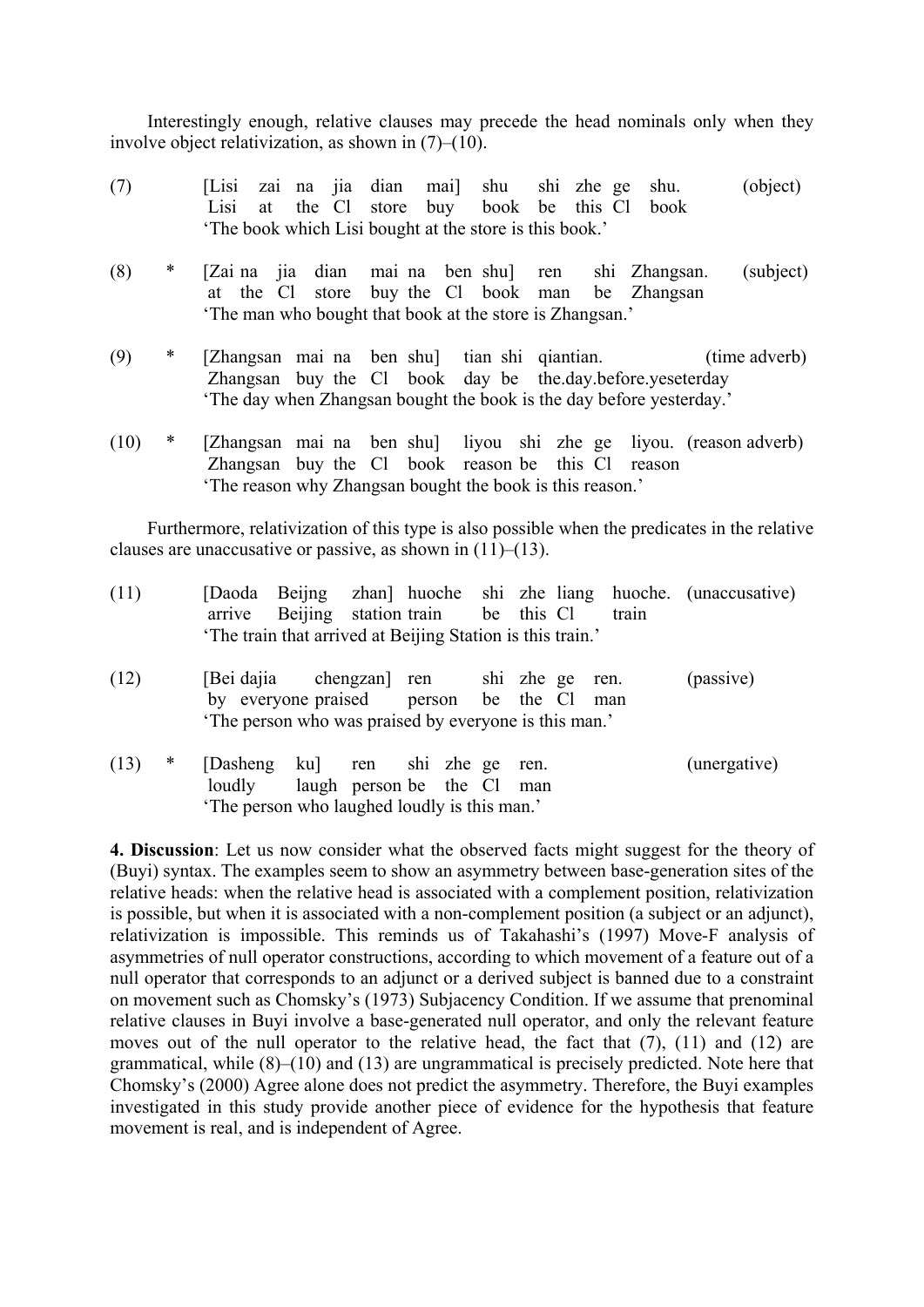# **Issues of image-based instruction: Focusing on errors of Japanese EFL learners**

Tomoki Kano (University of Tsukuba, Graduate Student)

#### **1. Introduction**

Nowadays, researches are conducted which take into account the utility of linguistics in English as a Foreign Language (EFL) settings. In particular, cognitive linguistics is a new area of enquiry that informs mainstream EFL pedagogy and research (Tanaka, Sato and Abe, 2006). These studies crucially assume that participants actively refer to the image schema in recognizing or producing prepositions. Many experimental studies, therefore, suggest that the instruction based on a cognitive linguistic perspective has more pedagogical effects on learning than traditional instruction.

Results from previous studies indicate that the instruction of English prepositions is one area where a cognitive linguistics view and the use of images have been particularly beneficial. Previous experimental studies have employed the image diagrams of Tanaka and Matsumoto (1997) or Tyler and Evans (2003), and have investigated their effectiveness on learners' acquisition of English prepositions.

### **2. Issue of Image-use Based Instruction**

Many of the previous experimental studies rely on image diagram (citations) but Kano (2018) claims "image-use" has two issues to be dealt with. First, it may fossilize learners' understanding of more extended prepositional usage. The second issue is related to feedback to learners. When learner make an error of the figurative use of a preposition, instructors have difficulty in explaining why it is ungrammatical through the use of an image.

### **3. Pilot study**

In order to examine how Japanese EFL learners understand the usage of certain prepositions, a survey was conducted on what image Japanese learners have in mind when choosing appropriate new prepositions in a multiple-choice test situation. Participants consist of 72 Japanese university students. The procedure of the study is as follows.

(I) Participants answered 25 questions containing target prepositions such as *over*, *above*, *under*, and *below,* and also dummy prepositions such as *on*, and *in*. The usage of target prepositions was categorized into three types; spatial, temporal and abstract. Each question consists of an English sentence which included one blank and a Japanese translation of it. Some examples were shown below in (1-3):

- (1) There's a bridge (b) the river. (spatial usage of *over*)<br>(2) (b) the next few days. I learned all about the new pro
- $($ ) the next few days. I learned all about the new project. (temporal usage of *over*)
- (3) I think I'm ( ) my cold now. (abstract usage of *over*)

(II) Participants were asked about the awareness in answering the last six questions. They chose the most appropriate one from five choices of "by intuition", "by referring to the image of a preposition", "I memorize the usage in question", "I chose 'I don't know' in the question", and "etcetera".

(III) Follow-up interview was conducted to investigate what kind of image they refer to in answering questions. Test answers were analyzed by hierarchical cluster analysis (Ward's method) with R (R core team, 2018) and three clusters were produced. Two or three participants were randomly chosen from each cluster, and a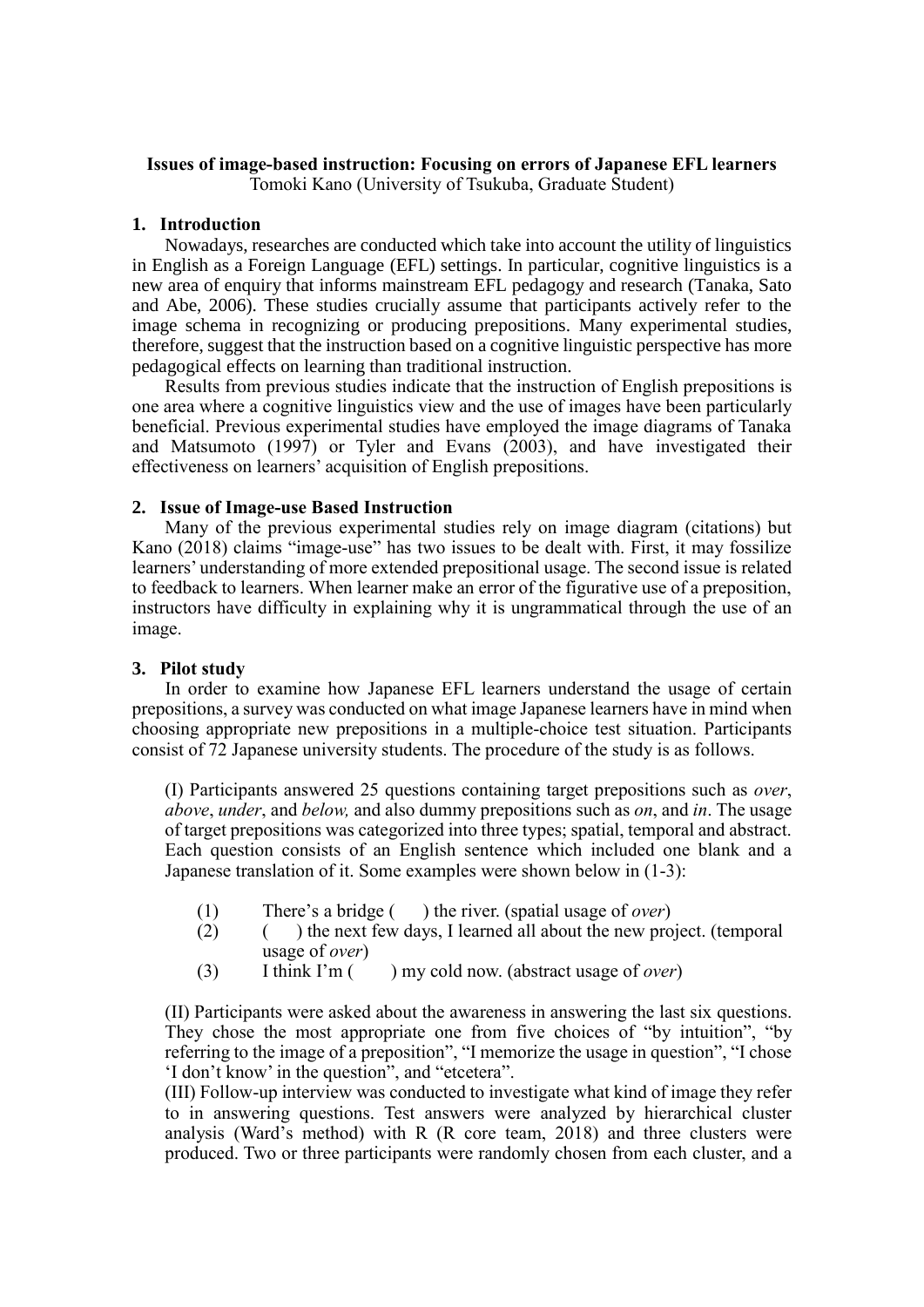total of eight participants were interviewed.

The result of the present study revealed two points. One is the fact that, in all the last six questions, over half of the participants were aware of the image of the preposition in answering the question. Of 72 students, 53 students (73.6%) referred to the image in the first question of the last six items, 41(56.9%) in the second question, 56 (77.8%) in the third question, 44 (61.1%) in the fourth question, 40 (55.6%) in the fifth question, and 40 (55.6%) in the sixth question. It is found that many of the participants depend on the image for answering the questions.

The other finding is the fact that participants were aware of the wrong image of certain prepositions in the context where another one should be selected instead, thus produced a wrong answer. An example of the wrong image is shown below for the question "The issue is () discussion".



Figure 1. The image wrongly drawn by a participant

In this case, *under* should be selected instead of *on*. In the interview, he/she said she selected *on* because she had a kind of image of "The issue is put on a discussion". The author considers this happens because the semantic network of the student is not yet fullybuilt. This kind of error is seen in various cases.

#### **4. Future Research Implications**

In the future research, a potential of alternative teaching method which overcome issues of the image-use, such as DDL (Data Driven Learning) which Chujo et al. (2016) propose, should be explored in order to probe how L2 learners are constructing the image schema; the contact between bottom-up and top-down approaches.

#### **References**

- Chujo, Kiyomi, Kobayashi Yuichiro, Mizumoto Atsushi, and Oghigian, Karthryn (2016) "Exploring the effectiveness of combined web-based corpus tool for beginner EFL DDL," *Linguistics and Literature Studies* 4, 262-274.
- Kano, Tomoki (2018) "Issues of teaching English preposition to EFL learners: Focusing on the image schema of English preposition," *Data Science in Collaboration* 2, ed. by Yuichi Ono and Masaharu Shimada, 122-129, General Affair Supporting Center, Tsukuba.
- R Core Team (2018) R: A language and environment for statistical computing. R Foundation for Statistical Computing, Vienna, Austria. URL https://www. R-project.org/
- Tanaka, Shigeaki, and Matsumoto Yo (1997) *Kukanto ido no hyogen* (Expression about space and movement), Kenkyusha, Tokyo.
- Tanaka, Shigeaki, Sato Yoshiaki, and Abe Hajime (2006) *Eigo kankaku ga minitsuku jissenteki shido* (Practical instruction to acquire English senses), Taishukan, Tokyo.
- Tyler, Andrea, and Evans Vyvyan (2003) *The semantics of English preposition: Spatial*

*scenes, embodied meaning and cognition.* Cambridge University Press, Cambridge.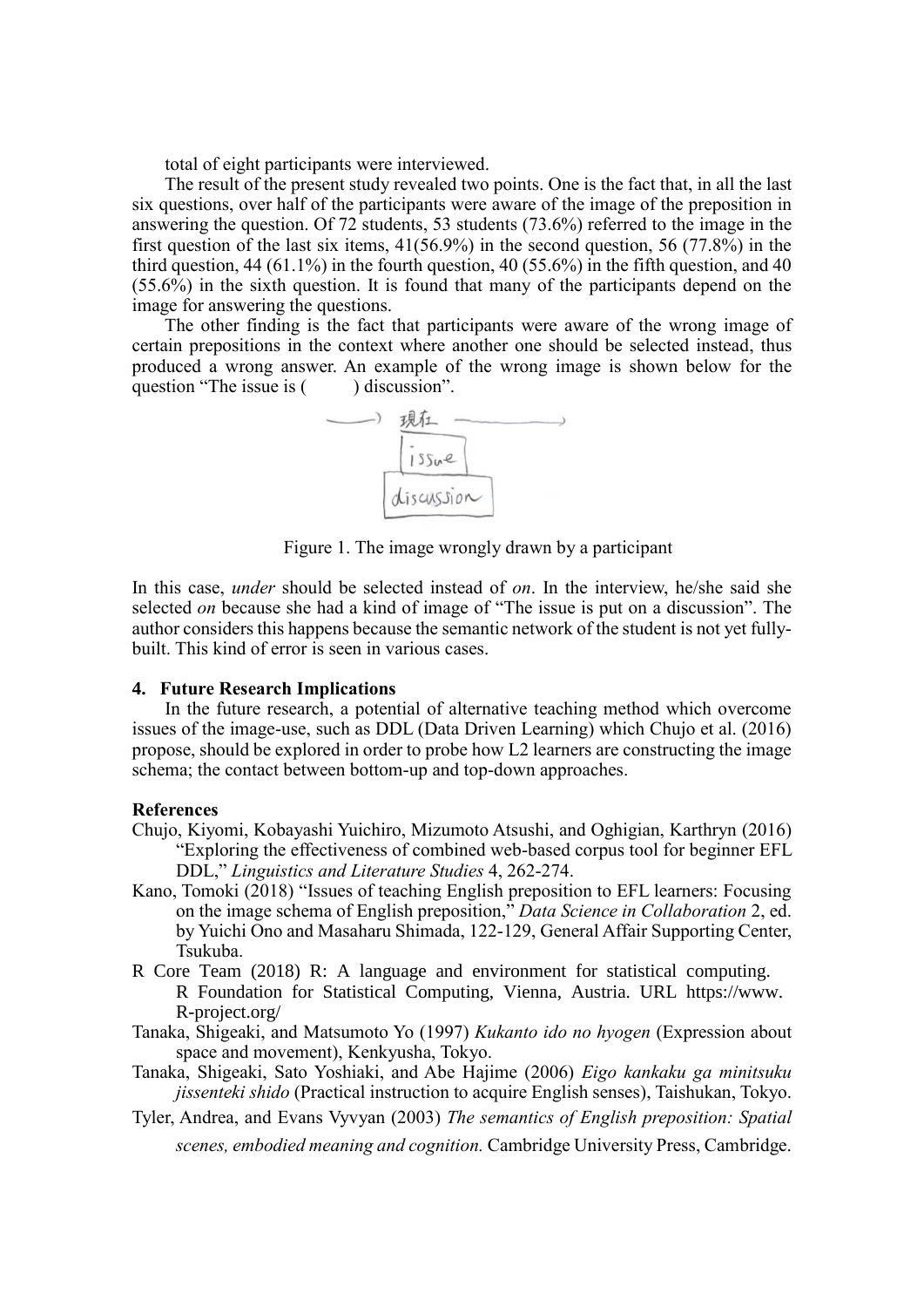#### *Select* **as** *MERGE*

Daiki MATSUMOTO Graduate School of Human and Environmental Studies, Kyoto University

Whether a *Select*-like operation is necessary (for example, Collins & Stabler 2016), or dispensable (see Bošković & Messick to appear among others) has been a matter of debate in Generative Grammar (GG). Under the strong minimalist thesis SMT, *Merge* (more recently, *MERGE*; see Chomsky *et al*. 2017) is claimed to be the only simplest operation in Universal Grammar (UG) (see Chomsky 2005 among others). But *Merge* in current sense is not the simplest at all, as it also tacitly plays the role of *Select*. A significant amount of researchers have actually proposed to "decompose" *Merge* into a set of suboperations like *Concatenate* and *Select* (Boeckx 2009) or *0-Merge* and *0- Search* (Narita et al. 2017), but this is not a popular move in the literature since it apparently increases the complexity of UG, and therefore should be avoided as much as possible under SMT. To surmount this dilemma, I claim the following in this paper: (I) *Select* differentiates a set of features from others, making it mergeable. (Ⅱ) This effect of *Select* suggests that it is just the other side of *Merge*, securing its computational efficiency. (Ⅲ) Accordingly, there is no violation of SMT.

 Before analyzing the *Select* operation, let us first see the computational substance of *MERGE*. It is the operation on a workspace WS which "represents the stage of the derivation at any given point" (Chomsky *et al.* 2017). It takes two sets of atomic concepts = feature bundles for computation, which are called syntactic objects SOs, and combines them to make an unordered set. The output of  $MERGE$  is also an SO. This is described in ([1](#page-6-0)) below<sup>1</sup>.

(1) For any accessible terms P, Q in a WS, MERGE(P, Q, WS) =  $[\{P, Q\}, X_1, \dots X_n] = WS'$ , where

- <span id="page-6-4"></span>(i)  $Y \in WS$  and  $Y \neq P, Q \rightarrow Y \in \{X_1, \dots, X_n\}$
- (ii) accessible terms appear only once in WS'
- <span id="page-6-7"></span><span id="page-6-6"></span>(iii)  ${X_1, \ldots X_n}$  minimal

Three questions immediately arise; (i) What guarantees that X and Y are actually SOs? (ii) How does *MERGE* know these two are actually distinct? (iii) Why  $X_1$  ……  $X_n$  are already in the WS?

<span id="page-6-5"></span> To answer question (i), let us tentatively suppose the *Select* operation serves as a "decomposer." That is to say, *Select* generates mergeable objects from a messy stack of atomic concepts (i.e., the Lexicon LEX $)$ <sup>2</sup> by mapping its copy onto the WS<sup>3</sup>, as in (2).

(2) In the lexicon LEX $\{X_1, \ldots, X_n\}$ , SELECT $(X_i) \rightarrow WS[X_i]$  vs LEX $(\{X_1, \ldots, X_n\} \rightarrow X_i)^4$  $(\{X_1, \ldots, X_n\} \rightarrow X_i)^4$ 

<span id="page-6-0"></span>[<sup>1</sup>](#page-6-4) See Komachi et al. 2018 for the formalization of this *MERGE* operation.

<span id="page-6-1"></span>[<sup>2</sup>](#page-6-5) A reviewer questioned what "a messy stack of atomic concepts" is, and here is the answer; the LEX. It is messy in the sense that all the concepts stored there are undistinguished from one another; after *Selection*, the *Selectee* is differentiated and hence gets "linguisticized." From a biolinguistic viewpoint, I assume these undistinguished concepts are to some extent shared with other animals, which I put aside here for reasons of space. I thank Koji Fujita (p.c.) for suggesting this point to me.

<span id="page-6-2"></span>[<sup>3</sup>](#page-6-6) Note that *Select* does not map the *Selected* bundle of concepts *per se* onto the WS; otherwise, all the *Selected* computational atoms would disappear every time we generate a linguistic expression, apparently contrary to fact.

<span id="page-6-3"></span> $4$  To be precise, there is no such thing as  $X_1$ …… $X_n$  in the LEX as the concepts are messily mingled up before any *Select* application.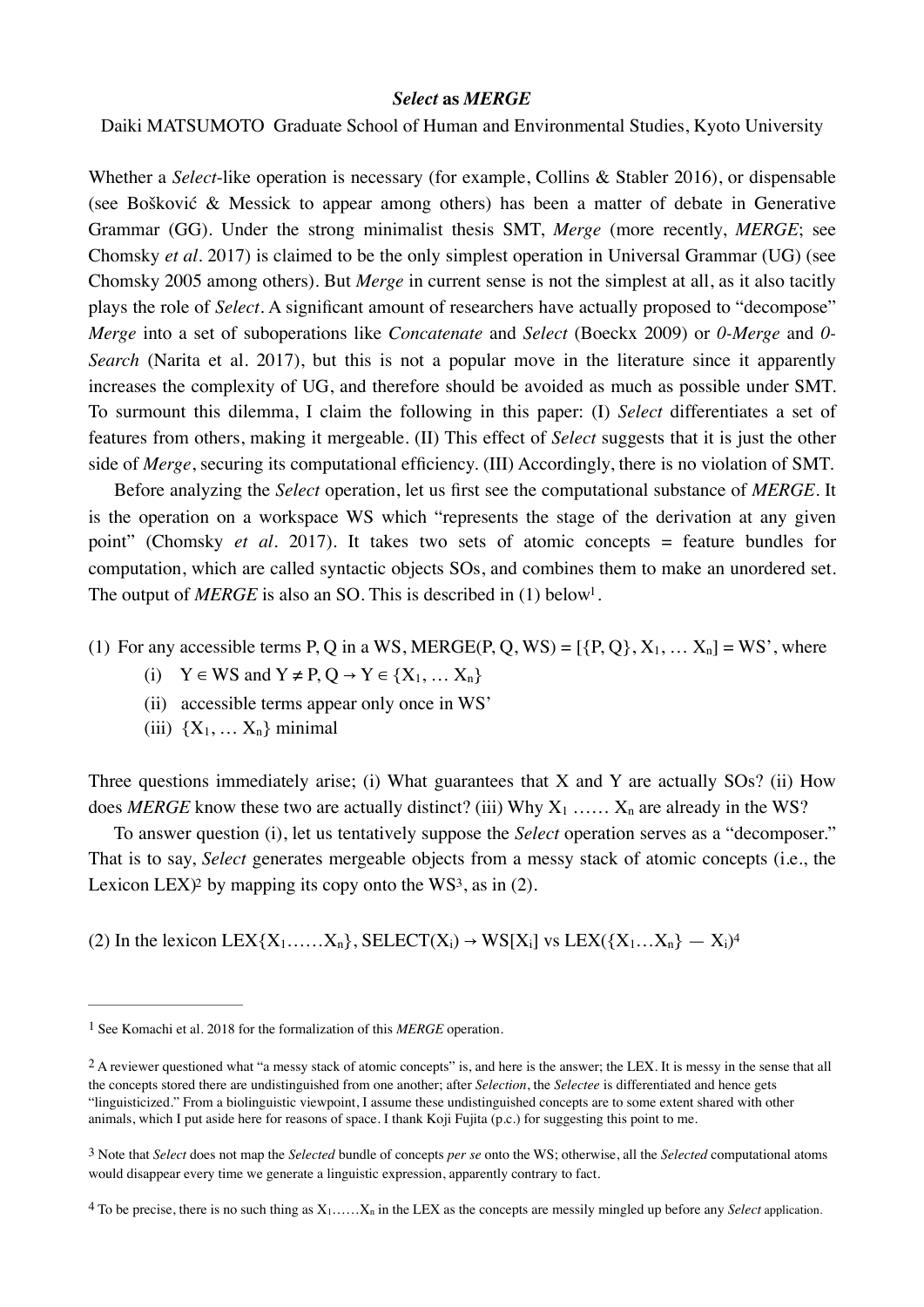(2) illustrates that  $X_i$  is *Selected* and hence differentiated from  $\{X_1...X_n\}$  in the LEX, and the *Selectee*  $X_i$  is mapped onto the WS as an LI. Given that *Select* is a syntactic operation on atomic concepts, *Selected* items are obviously SOs = bundles of concepts. In this sense, *Select* serves as a differentiator of an arbitrary bundle of semantic features SEM-F from others. Call this *SELECT*.

 Witness already that this *SELECT* solves all the questions (i) to (iii) casted above; *SELECT* differentiates a bundle of SEM-Fs and hence makes it mergeable by mapping its copy onto the WS, and hence the distinctness of mergeable items is safely secured by this *SELECT* operation. In addition, *SELECT* also serves as the function which maps SEM-Fs onto the WS.

This *SELECT* is the same as *MERGE* in that both generate an SO, a bundle of features = expressions with internal hierarchical structure. Moreover, *SELECT* always yields binary outputs from unitary inputs as in (2), while *MERGE* generates unitary outputs from binary inputs generated via *SELECT*. This factual assumption reveals that *SELECT* is the flip side of *MERGE*. So the evolutionary explananda will not be increased and there is no violation of SMT.

 It is worth noting here that *SELECT* also secures the computational efficiency of *MERGE*. Chomsky (2000) claims that "[o]perative complexity is reduced if L(anguage) makes a one-time selection of a subset [F] of F, dispensing with further access to F." If this is correct, the operative complexity of *MERGE* is reduced by a *Select*-like operation. Chomsky does not discuss any computational substance of this *Select* operation, but now it is clear that *SELECT* is the one that bundles up the semantic features to generate an SO in the WS without *MERGing* each one of them successively; hence it serves as a computational efficiency securer of *MERGE* by reducing the number of its application in the WS. So *SELECT* serves as a mapping function of mergeable SOs onto the WS for *MERGE* in an efficient way.

 Based on these observations, I will argue from an evolinguistic perspective that this *SELECT*  operation gave rise to the mind-dependency of the human language concepts (Berwick & Chomsky 2016), which harmonizes with core ideas in Distributed Morphology (Marantz 2000 *et seq*.).

#### **References**

Berwick, R. C. & Chomsky, N. (2016). *Why Only Us: Language and Evolution*. Cambridge, MA: MIT Press / Boeckx, C. (2009). On the nature of merge. In M. Piattelli-Palmarini, P. Salaburu, and J. Uriagereka (Eds.), *Of Minds and Language: a Basque Encounter with Noam Chomsky* (pp. 44– 57). Oxford: Oxford University Press / Bošković, Z. & Messick, T. (to appear). Derivational economy in syntax and semantics*.* In M. Arnoff (Ed.), *Oxford Research Encyclopedia of Linguistics*. Oxford: Oxford University Press / Chomsky, N. (2000). Minimalist inquiries: The framework. In R. Martin, D. Michaels and J. Uriagereka (Eds.), *Step by Step* (pp. 89–155). Cambridge, MA: MIT Press / Chomsky, N. (2005). Three factors in language design. *Linguistic Inquiry*, 36, 1–22 / Chomsky, N., Gallego, Á. J., & Ott, D. (2017). Generative grammar and the faculty of language: Insights, questions and challenges*.* Unpublished manuscript. lingbuzz/003507 / Collins, C. & Stabler, E. (2016). A formalization of minimalist syntax. *Syntax*, 19, 43–78 / Komachi, M., Kitahara, H., Uchibori, A., and Takita, K. (2018). Generative procedure revisited. Paper presented at the 36th Conference of the English Linguistic Society of Japan, November 24– 25, 2018, Yokohama National University / Marantz, A. (2000). Words. handout, MIT / Narita, H., Kasai, H., Kato, T., & Zushi, M. (2017). 0-search and 0-merge*.* In N. Fukui (Ed.), *Merge in the Mind-Brain*, Routledge, London.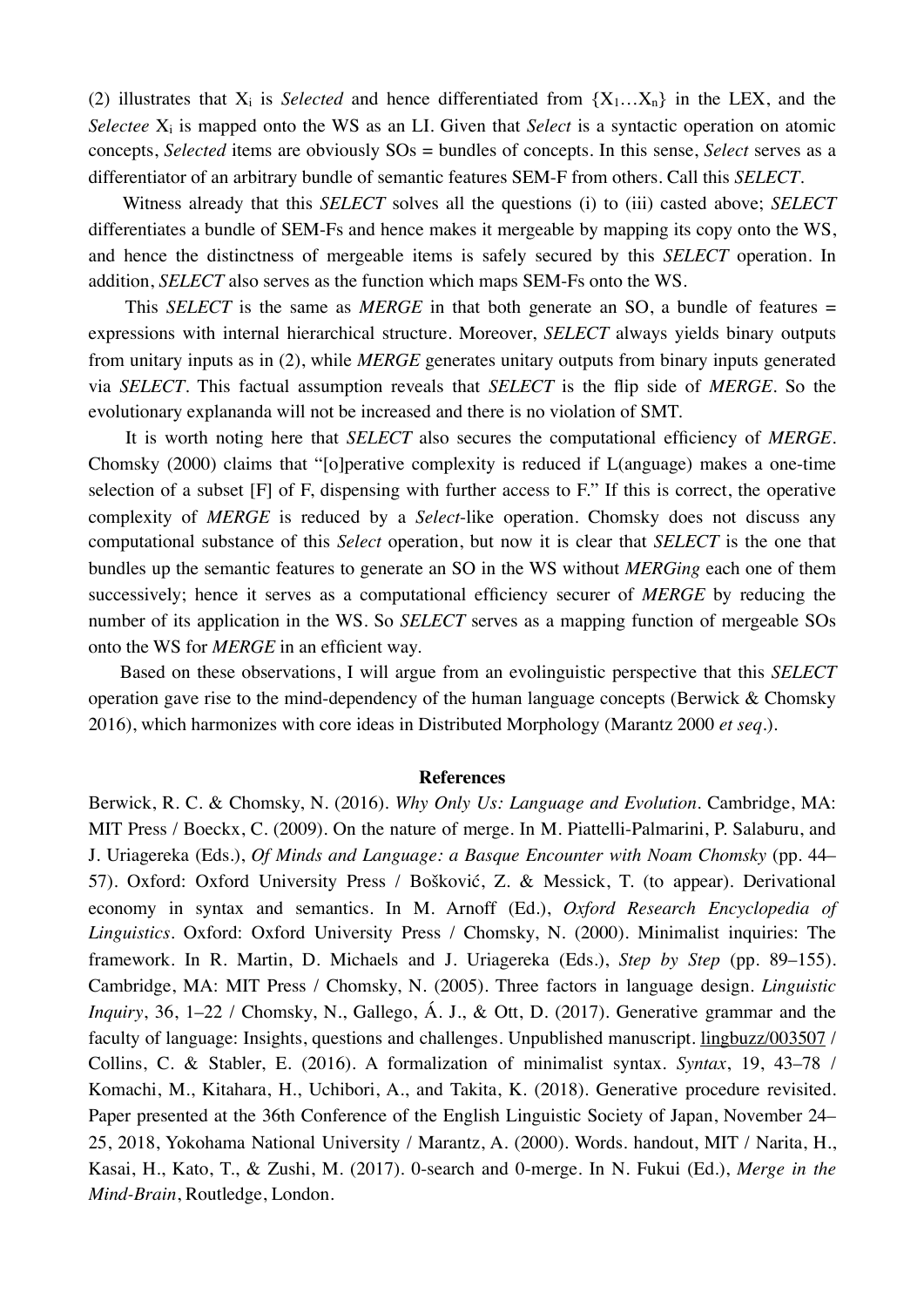# **Quantificational Reading as Implicature**

## Kazushige Moriyama (Kobe University/JSPS)

## **1. Introduction**

This paper argues that the so-called quantificational reading (Q-reading) of null arguments (Takahashi 2008, Şener and Takahashi 2010) should be analyzed by conversational implicature (Grice 1975). [\(1\)](#page-8-0) is a quintessential example of the Q-reading, and the omitted site in [\(1\)b](#page-8-0) is ambiguous between two readings: Taro respects most teachers that are identical to the teachers Hanako respects (E-type reading); Taro respects most teachers that are not identical to the teachers Hanako respects (Q-reading). (Note that *e* stands for an empty site.) Takahashi (2008) proposes, based on the observation, that the Q-reading in (b) is derived by eliding the quantified object at PF under identity, as in [\(2\),](#page-8-1) and as such the Q-reading is claimed to be licensed by argument ellipsis.

<span id="page-8-0"></span>

| (1)<br>a. | Hanako-ga                        | taitei-no | sensei-o       | sonkeisiteiru.                    |  |
|-----------|----------------------------------|-----------|----------------|-----------------------------------|--|
|           | Hanako-NOM                       | most-GEN  | teacher-ACC    | respects                          |  |
|           | "Hanako respects most teachers." |           |                |                                   |  |
| b.        | Taro-mo                          |           | sonkeisiteiru. |                                   |  |
|           | Taro-also                        |           | respects       |                                   |  |
|           | "lit. Taro respects $e$ , too."  |           |                | (Adapted from Takahashi 2008:310) |  |
|           |                                  |           | capge1         |                                   |  |
|           | Taro-mo                          |           |                | sonkeisiteiru.                    |  |

<span id="page-8-1"></span>The central goal of this paper is to challenge such a view in favor of a pragmatic solution. Specifically, it is shown that the Q-reading should be attributed to conversational implicature, primarily because the Q-reading is cancellable given appropriate contexts. This conclusion further lends support to Saito's (2017) generalization to null arguments.

# **2. Proposal**

The proposal is that the Q-reading of null arguments falls under conversational implicature. Before going into the details of the analysis, let us confirm a distinction between entailment and implicature in terms of cancellability (Grice 1975). To take [\(3\)](#page-8-2) for example, the sentence *John has three cows* entails that John has two cows, and conversationally implicates that John has only three cows and no more. Of significant importance is that, while this sentence must not be followed by *in fact none*, which is intended to cancel the entailment, as in [\(4\)a](#page-8-3), it can be followed by *in fact ten*, which cancels the implicature, as in [\(4\)b](#page-8-3). Thus, cancellability is claimed to be a useful diagnostic test for conversational implicature.

<span id="page-8-2"></span>(3) John has three cows. ENTAILMENT: John has two cows. IMPLICATURE: John has only three cows and no more.

(Based on Levinson 1983:115)

<span id="page-8-3"></span>(4) a. \*John has three cows, in fact none. b. John has three cows, in fact ten. (Levinson 1983:115)

Interestingly enough, it can be confirmed that the Q-reading of null arguments in Japanese is cancellable, and in fact, the meaning of the quantifier *taitei-no* "most" disappears given such a context as in [\(5\).](#page-9-0) This example is formed by adding to [\(1\)](#page-8-0) the information that Taro only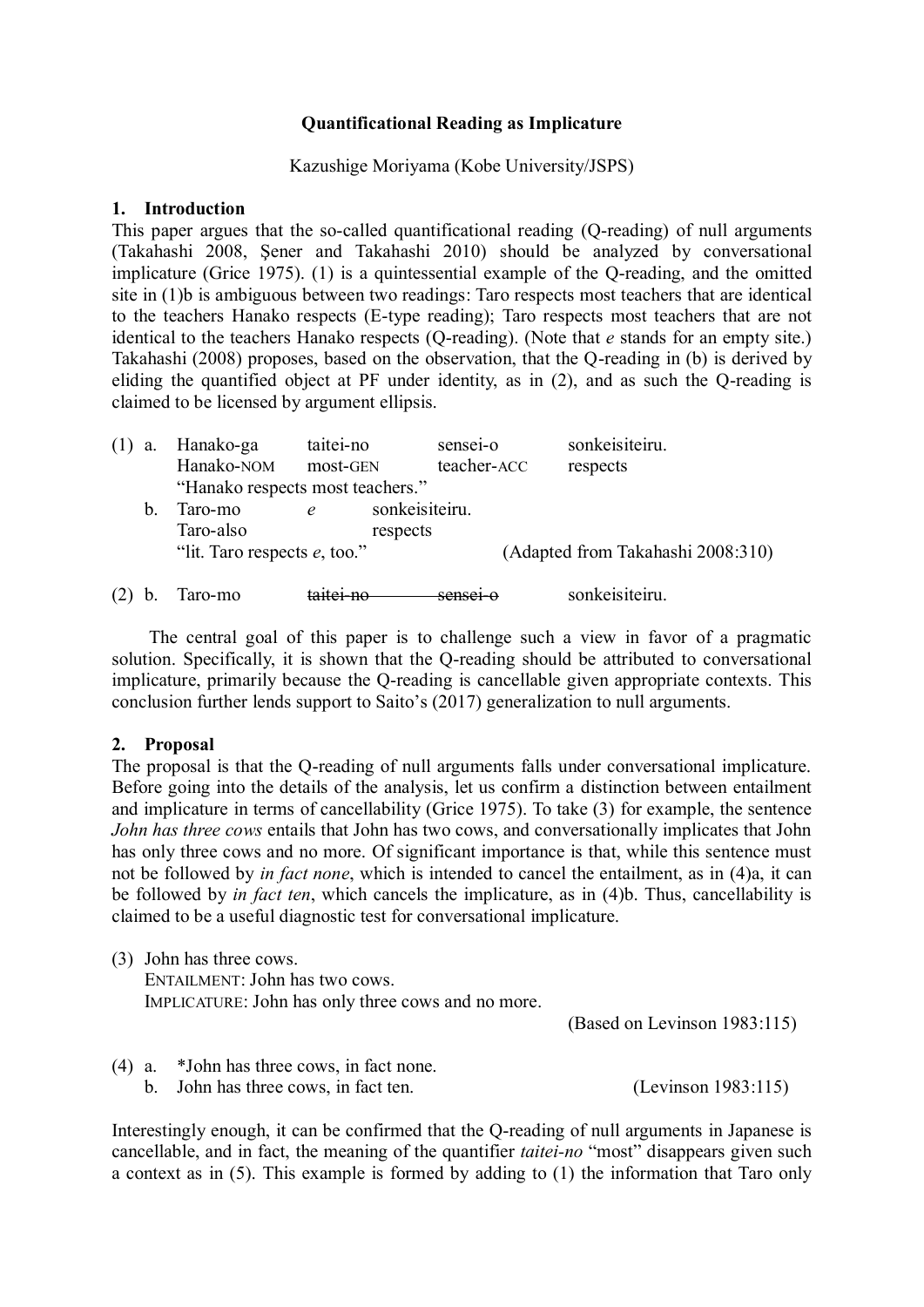respects some teachers, which cancels the meaning of *taitei* "most," but this context is judged fully acceptable. If, on the other hand, the quantified object *taitei-no sensei-o* "most teachers" is phonetically realized, unacceptability emerges, as in [\(6\).](#page-9-1) This amounts to saying that Takahashi's (2008) PF-deletion under identity erroneously outputs the interpretation in [\(6\).](#page-9-1) Taking this into consideration, it is better to view the Q-reading as a by-product of conversational implicature without recourse to ellipsis/deletion.

<span id="page-9-0"></span>

| $(5)$ a.    | Hanako-wa                                                          | taitei-no                        | sensei-o    | sonkeisiteiru.                |  |  |  |
|-------------|--------------------------------------------------------------------|----------------------------------|-------------|-------------------------------|--|--|--|
|             | Hanako-TOP most-GEN                                                |                                  | teacher-ACC | respects                      |  |  |  |
|             |                                                                    | "Hanako respects most teachers." |             |                               |  |  |  |
| $b_{\cdot}$ | Taro-mo                                                            | sonkeisiteiru<br>e               | kedo,       |                               |  |  |  |
|             | Taro-also                                                          | respects                         | though      |                               |  |  |  |
|             | Taro-wa                                                            | nanninka-no sensei-sika          |             | sonkeisiteinai.               |  |  |  |
|             | Taro-TOP                                                           | some-GEN                         |             | teacher-only does.not.respect |  |  |  |
|             | "lit. Taro also respects e, but Taro only respects some teachers." |                                  |             |                               |  |  |  |

<span id="page-9-1"></span>

| $(6)$ b.                                                                  | #Taro-mo  | taitei-no   | sensei-o     | sonkeisiteiru    | kedo,  |  |
|---------------------------------------------------------------------------|-----------|-------------|--------------|------------------|--------|--|
|                                                                           | Taro-also | most-GEN    | teacher-ACC  | respects         | though |  |
|                                                                           | Taro-wa   | nanninka-no | sensei-sika  | sonkeisiteinai.  |        |  |
|                                                                           | Taro-TOP  | some-GEN    | teacher-only | does.not.respect |        |  |
| "Taro also respects most teachers, but Taro only respects some teachers." |           |             |              |                  |        |  |

By the same logic, the interpretations of null arguments with numeral quantifiers and with adverbial particles like -*sae* "even" are also considered to be involved with conversational implicature, but the relevant data cannot be listed here due to space limitations.

### **3. Implication**

Saito (2017) explores the interaction between null arguments and quantified expressions (e.g., *wh*-phrases, exhaustive *dake* "only"), drawing a descriptive generalization that operator-variable relations resist being null. As Saito (2017:724, footnote 11) acknowledges, however, *taitei-no* "most" does not appear to fall within the generalization. There is a way out of this, however. That is, it is the case that quantified expressions including *taitei* avoid ellipsis/deletion, and the seemingly exceptional reading of *taitei* is induced with the help of conversational implicature independently of ellipsis/deletion.

# **4. Conclusion**

The alleged quantificational reading of null arguments has, in light of cancellability, turned out to come from conversational implicature, but not ellipsis/deletion, and this implies that *taitei* "most" falls under Saito's (2017) generalization.

# **References (Selected)**

Grice, Paul H. 1975. Logic and Conversation. In *Syntax and Semantics*, ed. by Peter Cole and Jerry Morgan, 41–58, New York: Academic Press.

Levinson, Stephen C. 1983. *Pragmatics*. Cambridge: Cambridge University Press.

- Saito, Mamoru. 2017. Ellipsis. In *Handbook of Japanese Syntax*, ed. by M. Shibatani, S. Miyagawa, and H. Noda, 701–750. Dordrecht: Mouton de Gruyter.
- Şener, Serkan and Daiko Takahashi. 2010. Ellipsis of arguments in Japanese and Turkish. *Nanzan Linguistics* 6:79–99.
- Takahashi, Daiko. 2008. Quantificational null objects and argument ellipsis. *Linguistic Inquiry* 39:307–326.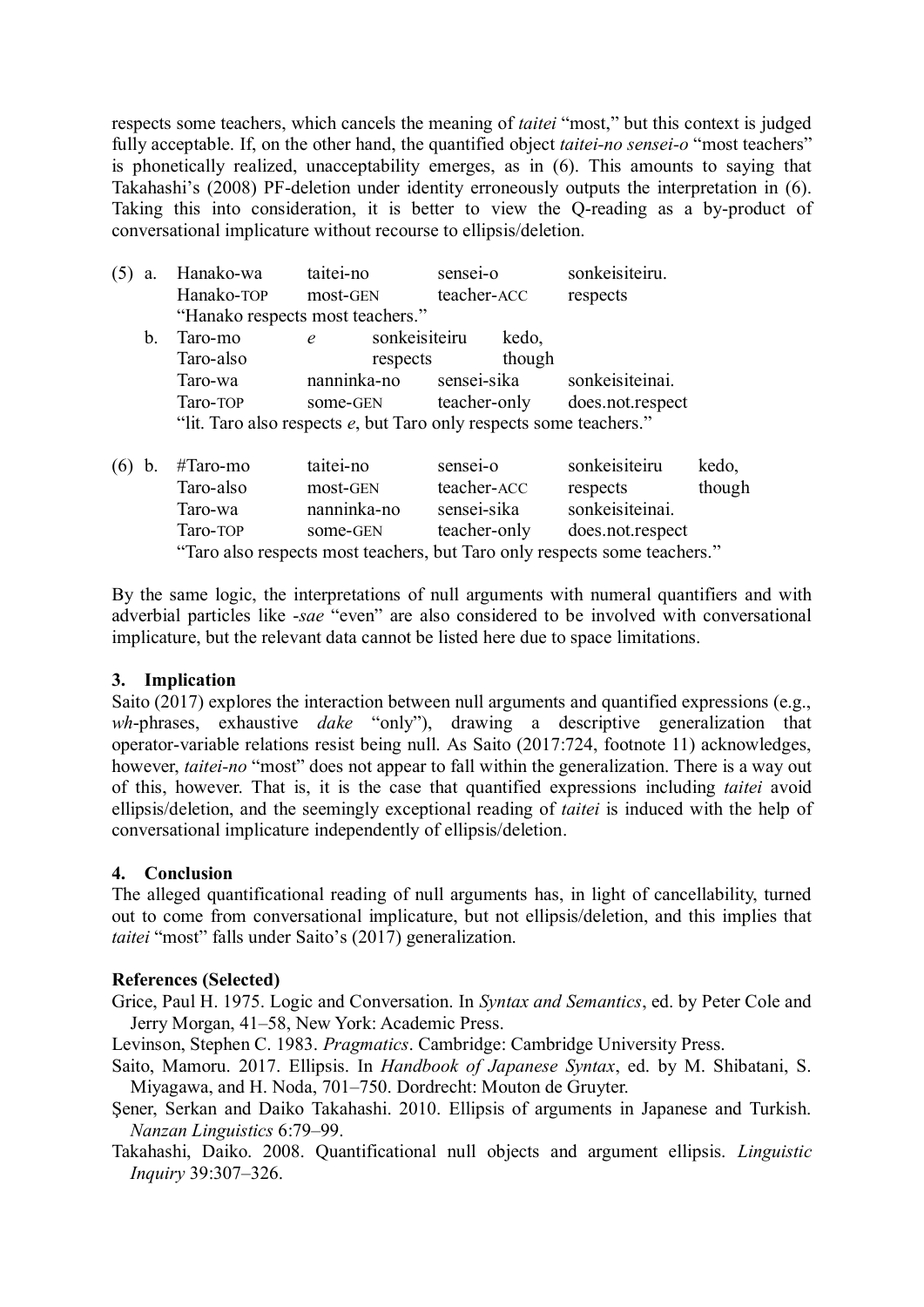# On the Role of Adjacency in Morphophonological Changes.

### Tetsuo Nishihara (Miyagi University of Education)

This paper focuses on the role of "Adjacency" in morphophonological alternations (Sato (1990), Nishihara and van de Weijer (2012)) as an alternative to using levels or strata as in Lexical Phonology (Kiparsky (1982)), using word boundaries (#) and morpheme boundaries (+).

Sato (1990) pointed out that some phonological changes are explained by appealing to the syntactic notion of "Adjacency". For instance, the [n] of the prefix in-assimilates to any following consonant (e.g., *impossible, irregular*, *incoherent*), while the [n] of <u>un-</u> does not (*unknown*, *unnecessary*, with geminate [nn], and no place assimilation in unpopular). This receives a straightforward explanation in the "adjacency" theory, as seen in (1):

(1) impatient vs. unpopular

affixation & assimilation (applied)

 $\left[ \text{in} \left[ \text{patient} \right] \rightarrow \left[ \text{impatient} \right] \right]$ 

affixation & assimilation (not applied)

 $[un [φ [popular]]] \rightarrow [unpopular]$  (Sato 1990)

As seen in (1), since the [n] of in- is directly adjacent to the root, [in] is changed to [im] by assimilation rule, while there is an empty category that prevents this in [un]  $\phi$  [popular].

The same structural approach explains the presence vs. absence of stress shift in derived words. Cf. the words *definitive* and *définiteness* in (2) (both from *définite*, with initial stress), with their morphological structure:

(2)  $\left[ [\text{defInite}] \text{ive} \right] \phi$ 

 $[[DEFinite] \phi [ness]]$ 

Just like in the case of assimilation, if there is an empty position  $\phi$  between the morphological constituents, no rule applies (resulting in absence of stress shift in *definiteness*), while if there is a closer connection between the constituent parts (as in definitive) stress shift applies (in other words, in the latter case, the two constituents are more likely to be treated as one stress domain).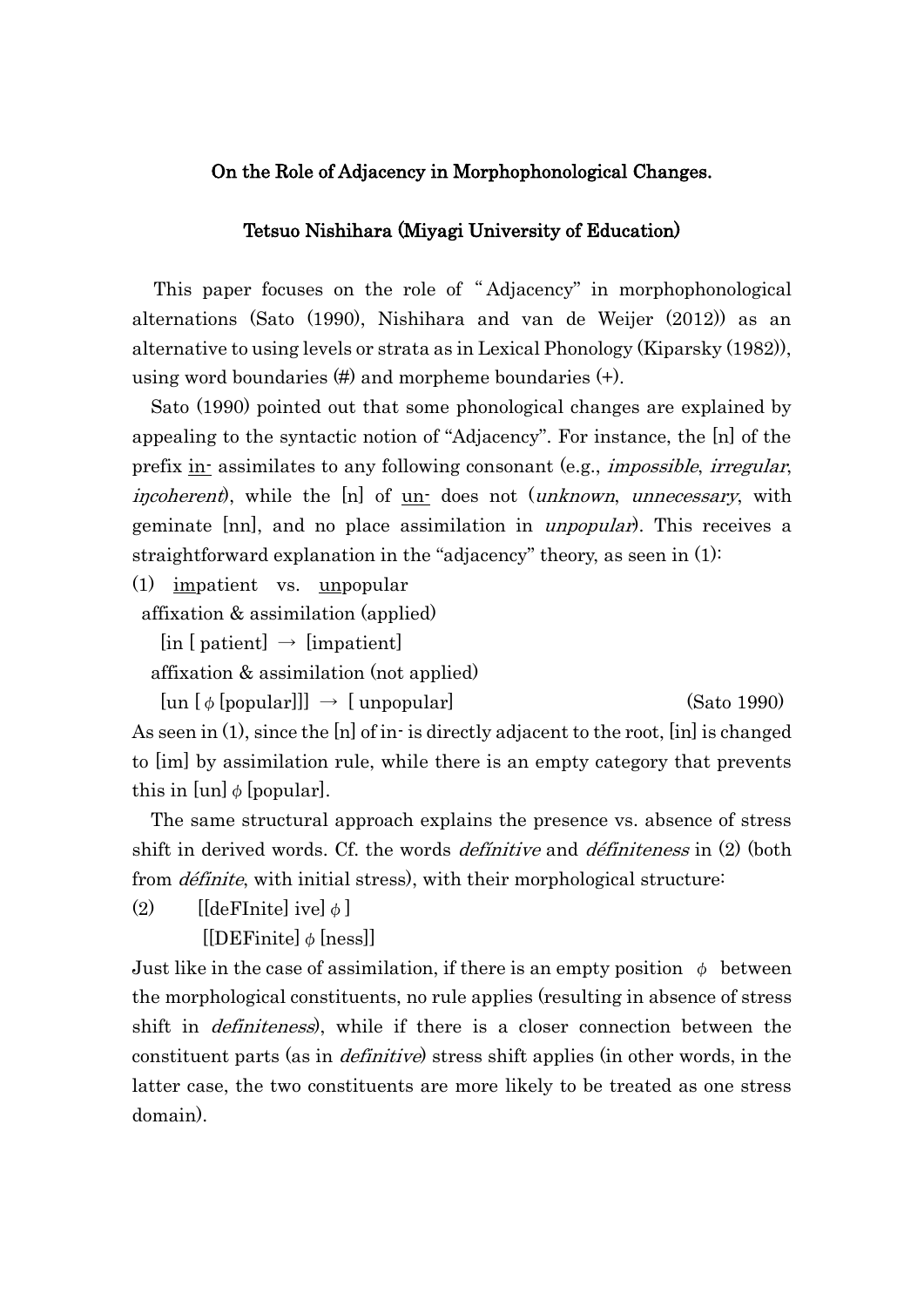In this presentation I consider some alternatives to the Adjacency approach to phonological and morphological structure outlined above. The rule of velar softening is formulated as follows:  $k \rightarrow s / - + i$ 

(3) electric  $[k]$  : electrice ity :  $[s]$ 

With respect to this change, it is necessary to specify an internal boundary (+) between [ k ] and [ i ]. Otherwise, the velar softening would also apply in examples such as:

(4) "kill", "key", "kit" and "spook#y", "hawk#ish". (Hyman 1975) I can explain (3) with adjacency as follows:

 $(4)$ [ [ electri [ k ] ] ity ]  $\rightarrow$  [ s ]

On the other hand, "spook#y" and "hawk#ish" (Hyman  $(1975)$ ), have a # boundary, so that the rule does not apply:

(5)  $[[$  spook  $]$   $\phi$  y]],  $[[$  hawk  $]$   $\phi$  ish  $]$ 

Words like "kill" and "key" also do not cause velar softening, and for these cases I suggest that these need a bracket ] with adjacency. If the rule is formulated like this, with "no adjacency (condition)" and "bracket ( ] ), it applies as follows:

(6) a.  $\left[\right[\right]$  electri $\left[\right]$  k  $\left[\right]$  j ity  $\left[\right]$   $\rightarrow$   $\left[\right]$  s  $\left[\right]$ 

b. [[ spook  $\phi$  y]], [[ hawk  $\phi$  ish ]

Therefore, my new proposal is that we need both the "no adjacency (condition)" and the "bracket specification" ( ] ) in the rule. In this way, in underived words the rule will not apply, since there is no bracket  $( )$ :

(7) [ k ill ], [ k ey ]

In sum, the velar softening alternation can be explained by invoking both an "adjacency condition" and a "bracket specification".

### References

Kiparsky, Paul (1982) "Lexical Morphology and Phonology." In I. S. Yang (eds.) Linguistics in the Morning Calm. Hanshin, 3-91.

Hyman. Larry (1975) *Phonology: Theory and Analysis.* Rinehart and Wilson. Sato, Yasushi (1990) "Adjacency in Phonology," The Meiji Gakuin Review 75.

85-99. ["On-inron ni okeru Rinsetsusei," The Meiji Gakuin Ronso 75]

Nishihara, Tetsuo and Jeroen van de Weijer (2002) "On the Role of Adjacency Morphological Stress Shift." JELS 29, 293-296.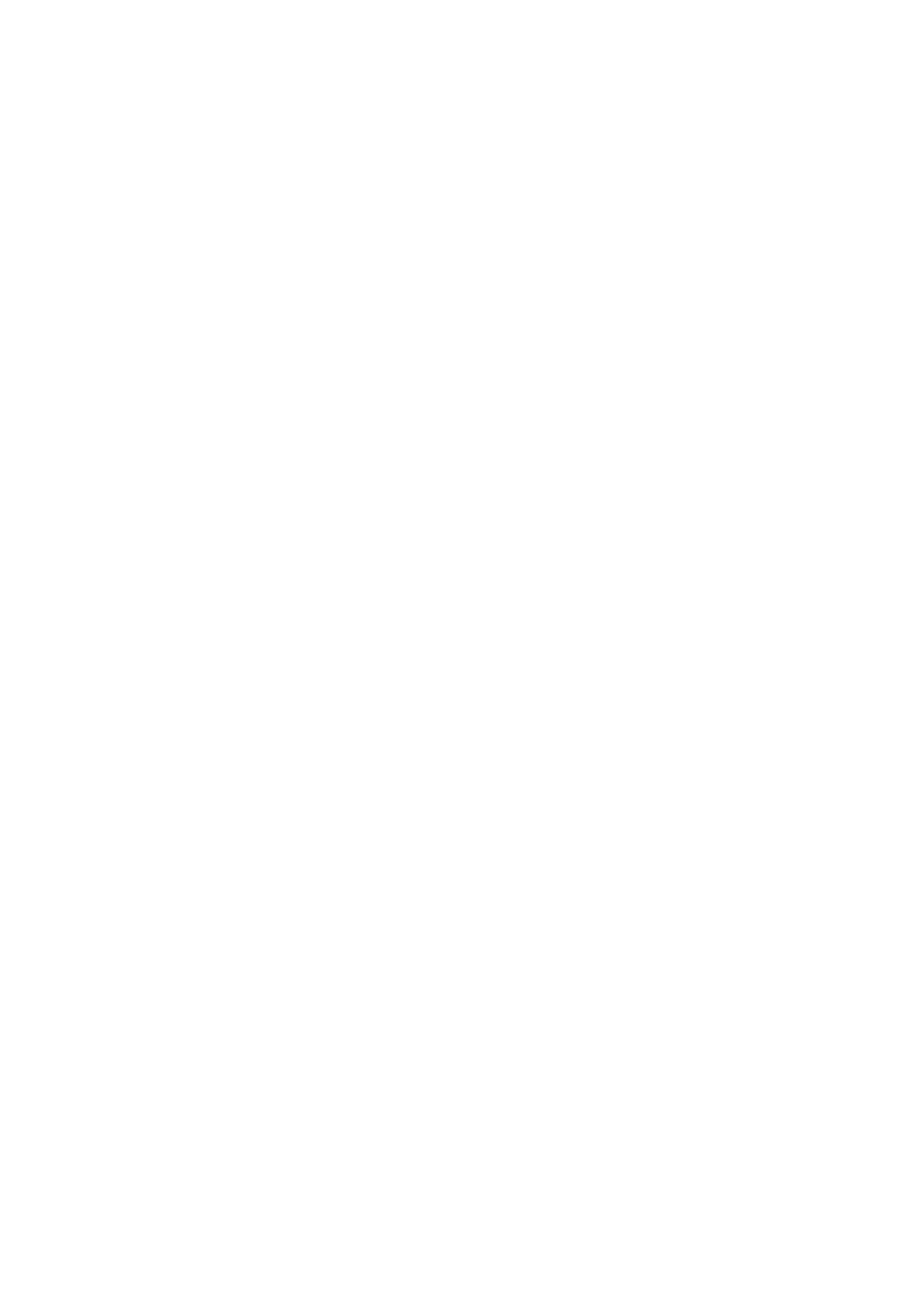# **Tense/aspect-agreement violations in Japanese L2 English**

Neal Snape<sup>1</sup>, Makiko Hirakawa<sup>2</sup> and John Matthews<sup>2</sup> Gunma Prefectural Women's University<sup>1</sup>, Chuo University<sup>2</sup>

Tense/aspect agreement has been of interest to SLA scholars for many years (e.g., Sugaya & Shirai, 2007). The current study investigates the acquisition of English past simple tense and present perfect aspect by Japanese second language (L2) learners. We examine sensitivity to tense/aspect mismatches between a fronted temporal adverbial (e.g., *Last year*) and a following inflected verb, as illustrated in (1) and (2).

## (1) **Past simple: match**

a. Three days ago, Tom missed the bus to the main station.

# **Past simple: mismatch**

b. \* Since last year, Kate studied Dutch and German at Oxford University.

# (2) **Present perfect: match**

a. Since last year, Kate has studied Dutch and German at Oxford University.

# **Present perfect: mismatch**

b. \* Three days ago, Tom has missed the bus to the main station.

(stimuli based on Roberts & Liszka, 2013)

Japanese marks past tense/perfective aspect with the suffix −*ta*, inducing consistent temporal interpretations regardless of the verb to which it attaches, but the imperfective marker –*te i-ru* prompts different interpretations depending on the lexical aspect of the verbal predicate it appears with (Ogihara, 1998). Thus, our research investigates whether Japanese L2 learners are equally capable of distinguishing matched and mismatched temporal adverbials with past simple tense (1) and present perfect aspect (2) in English, using both off-line and on-line measures.

We recruited 16 Japanese learners of English and 18 English native speakers. Participants completed a selfpaced reading (SPR) task followed by an untimed acceptability judgment task (AJT). Five versions of the AJT were created, each with 24 test items and 26 distractors. The SPR task included four versions, each with 24 test items and 16 distractors. Preliminary analysis reveals that Japanese L2 learners process the past simple items on the SPR task in a manner consistent with their judgments on the AJT (Table 1, Figure 1). However, for present perfect items, they fail to distinguish match and mismatch conditions on the AJT but exhibit a processing cost only for the match condition on the SPR task (Table 2, Figure 2). We suggest that the performance differences between the Japanese L2 learners and native control group follows from L1 influence among the learners due to differences between L1 and L2 lexical semantics: Japanese L2 learners are insensitive to present perfect aspect as form and meaning align differently in their L1 and L2 (Gabriele, Martohardjono & McClure, 2005). We present the Japanese L2 learner results in the context of Lardiere's (2009) feature reassembly hypothesis.

- Gabriele, A., Martohardjono, G., & McClure, W. (2005). Evaluating the role of the L1 in the L2 acquisition of aspect: A study of Japanese learners of English. *Proceedings of the 4th International Symposium on Bilingualism* (pp. 808-826). Somerville, MA: Cascadilla Press.
- Lardiere, D. (2009). Some thoughts on the contrastive analysis of features in second language acquisition. *SLR*, 25, 173-227.
- Ogihara, T. (1998). Tense and aspect. In Tsujimura (ed.), *The Handbook of Japanese Linguistics*, 326-348. Blackwell.
- Roberts, L. & Liszka, S. (2013). Processing tense/aspect violations on-line in the second language: A selfpaced reading study with French and German L2 learners of English. *SLR,* 29, 413-439.
- Sugaya, N. & Shirai, Y. (2007). The acquisition of progressive and resultative meanings of the imperfective aspect marker by L2 learners of Japanese. *SSLA*, 29, 1-38.